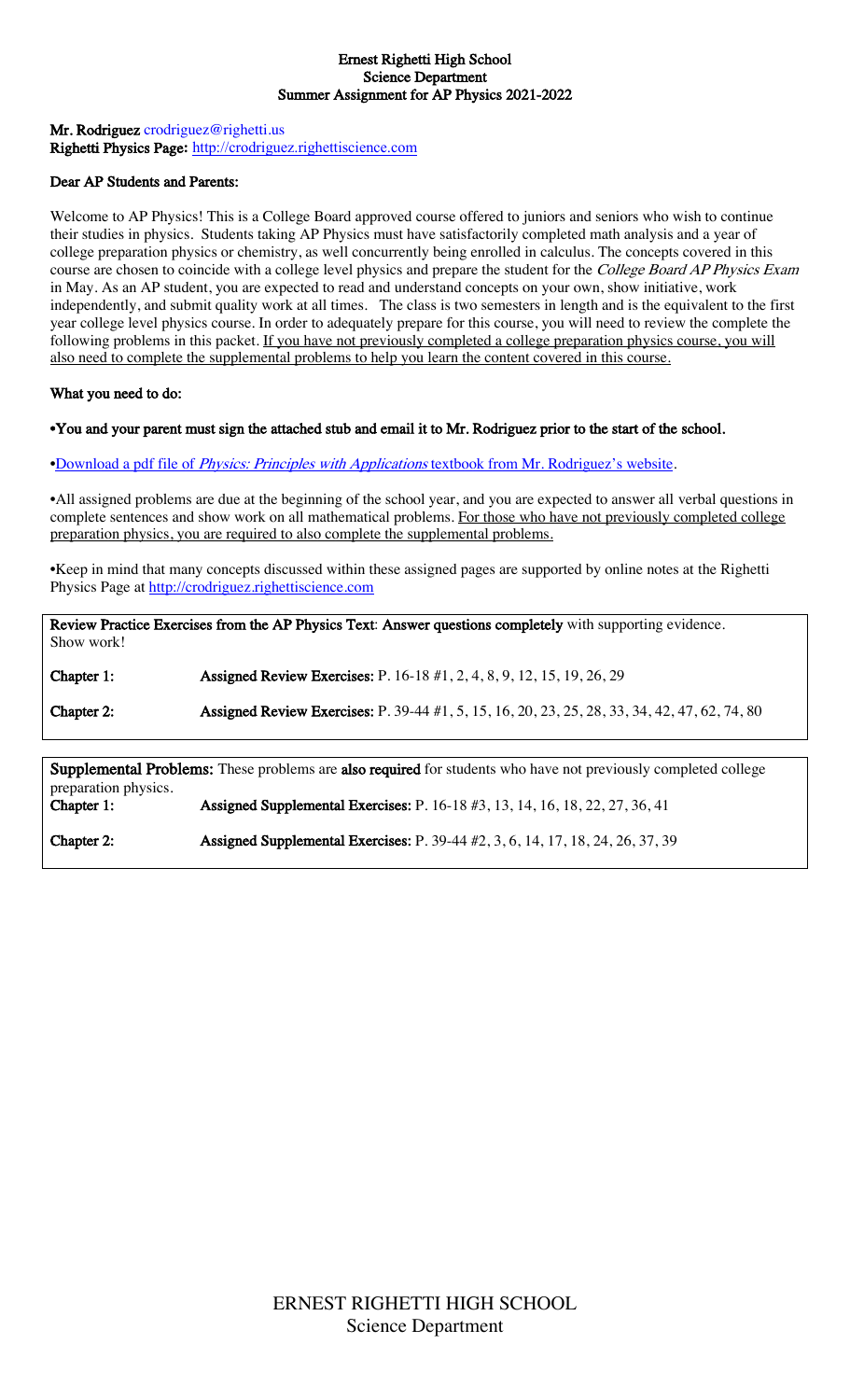## I. General Information:

Course: AP Physics 1 A/B Instructor: Mr. Rodriguez Room: 111 **Phone:** Classroom: 937-2051 ext. 2111 Google Voice: (805) 270-5479 Text: Giancoli, D. (2005). Physics: Principles with Applications, 6th ed. Upper Saddle River, NJ: Prentice-Hall. Materials: Calculator (mandatory). The College Board does not allow certain graphing calculators on exams, and the same applies for any test or quiz taken in this course. Website: http://crodriguez.righettiscience.com **Canvas: https://smjuhsd.instructure.com/login/saml** Email: crodriguez@righetti.us Email is the preferred method of contact, as the phone is not answered during class time.

### II. Course Description:

AP Physics is a rigorous year long college level laboratory course designed to familiarize the student with the five major units to be covered at an introductory collegiate level: mechanics, fluid mechanics and thermal physics, electricity and magnetism, waves and optics, and modern physics. By signing up for AP Physics you are expected to take the College Board's *Advanced Placement Physics Examination* in May.

## III. Grading Procedures and Regulations:

General: Grades are based upon chapter tests (100 points), quizzes (30 points), laboratory reports (15 points), nightly homework (~3 points), and participation (1 point/day) Grades will be calculated using the point system. A final exam will be given at the end of the semester and will be worth 200 pts. A student will be exempt from the final if s/he maintains a 92% test and homework average, AND the completed final review for the semester. All work done in AP Physics must be done as neatly as possible as illegible or disorganized assignments will receive a reduced grade.

Grading scale: A: 90-100%; B: 80-89%; C: 70-79%; D: 60-69%; F: below 60%. Grades are calculated by dividing the number of points earned by the number of points possible. The grade earned in physics is an accurate measure of what you have learned so grades are not subject to negotiation at any time.

Tests: Tests are given every two to three weeks generally after the completion of each chapter. Announced and unannounced quizzes are also given periodically. Calculators and other materials are not to be shared during tests. Not following test taking policies (such as talking during your test or while others are still working) will result in loss of points.

Laboratories: Laboratories are an integral part of AP Physics and are worth 15 points each. Each student must complete each laboratory to fully reach the course objectives and to receive credit for laboratory reports. Laboratory reports are submitted online.

Homework: Homework is assigned most nights and is due the next day before the bell rings unless otherwise instructed. Always check the board for the night's assignment. Homework that involves mathematical calculations must be done in pencil or digitally with work shown completely. If you are having difficulty with the assigned homework, submit your attempts and then ask questions during class or make arrangement to get help. Nightly homework assignments are posted on Mr. Rodriguez's website.

Makeup policy: You are given one week to makeup laboratories (due to excused absences). If you are absent on a lab day, plan immediately when you will make it up. Failure to makeup assignments within a week will result in a zero grade. One make-up test will be given for each 6 week grading period. This will be a unit test covering all material assigned during the previous 6 weeks in class and will be given during the last week of the grading period, during class time. The score earned on this test will be entered in place of all missed test and quizzes (excluding unexcused absences.) No other make up opportunity will be offered.

Mr. Rodriguez makes every attempt to NOT give tests on days when it is known in advance that several students will be out of class for school sponsored events, BUT, there is no special dispensation for students who miss tests for these reasons. Athletes will be expected to use the make up test day if they are out on the first test day. Students who have no required make ups may take this test as an option to improve their weakest test or quiz score. Work missed for unexcused absences such as cuts may not be made up.

Cheating: Any form of cheating in physics will receive a zero grade for that assignment and disciplinary action. Copying or sharing homework, laboratory reports, or during tests is considered cheating. During